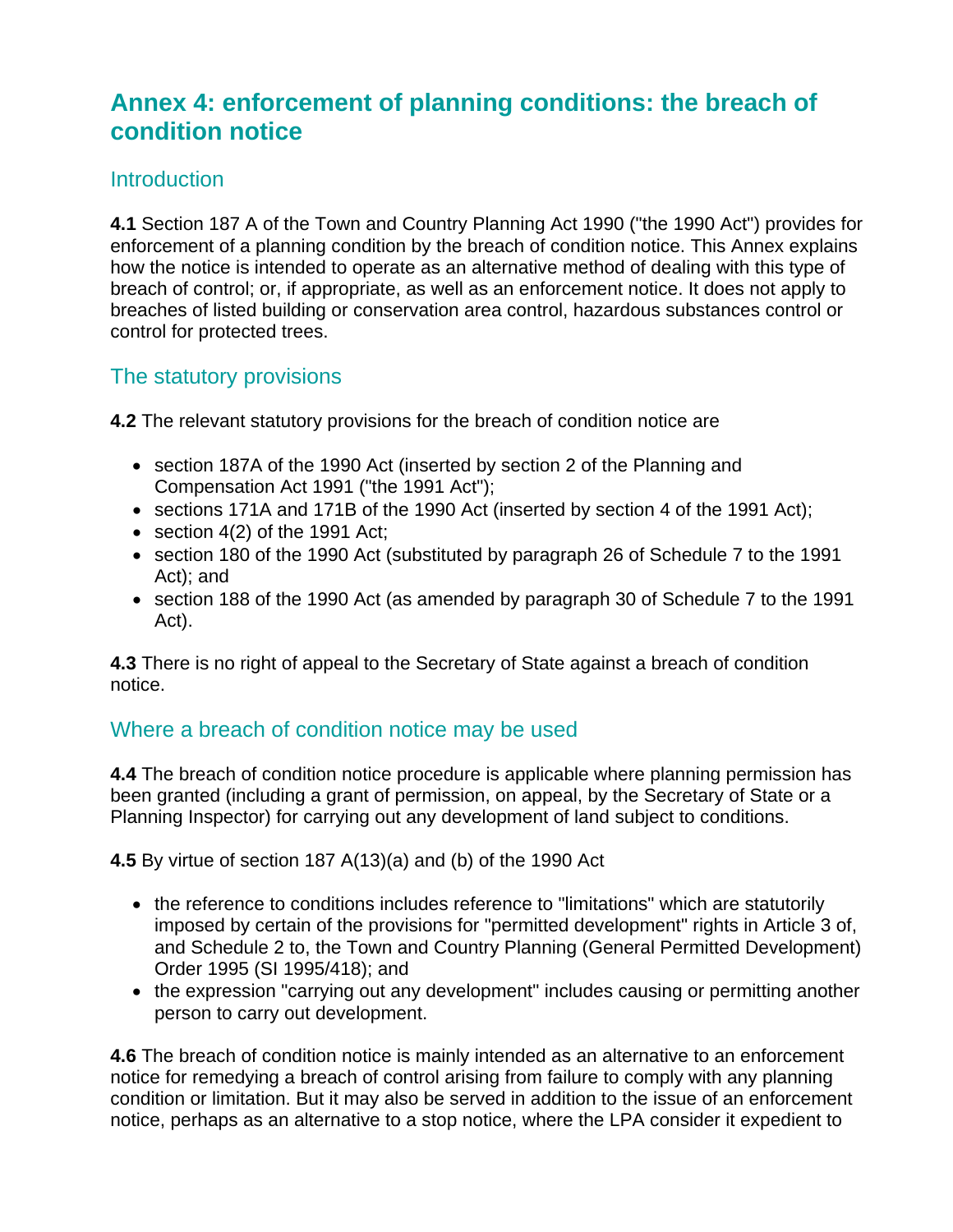stop the breach quickly and before any appeal against the enforcement notice is determined, because, for example, it is causing serious environmental harm, or detriment to amenity or public safety. It is particularly apt for use where a valid planning condition has clearly been breached and the salutary experience of summary prosecution (or the threat of prosecution) seems likely to compel the person responsible to comply with the condition. If there is any legal doubt about the validity of a condition, use of the breach of condition notice procedure is inadvisable.

#### "Immunity" from breach of condition notice

**4.7** Section 171B(3) provides that no enforcement action can be taken against (among other cases) a breach of a planning condition after the end of the period of ten years from the date on which the breach first occurred. In effect, there is a ten-year "immunity" rule applicable to the service of a breach of condition notice (except a condition relating to use as a single dwellinghouse where the period of "immunity" is four years). Thus, assuming the breach has been continuous, any breach of condition which first occurred more than ten calendar years before the date on which the LPA formally recognise its occurrence (eg by notifying their opinion that there has been a breach to the owner or occupier of the land) has perpetual immunity. (This assumes that no enforcement action had previously been taken against it.) An explanation of this and other exceptions to the ten-year rule, as it applies to breach of condition notices, is given in paragraphs 2.4 to 2.5 of Annex 2 to this Circular.

**4.8** Additionally, section 180 of the 1990 Act provides that, where planning permission is subsequently granted so as to authorise any activity which is specified in a breach of condition notice as a contravention of a planning condition, or where a condition specified in the notice is discharged, the notice ceases to have effect in so far as it requires anyone to secure compliance with that condition. But section 180(3) also specifically provides that, when a breach of condition notice ceases to have effect, wholly or partly, in these circumstances, any person's liability for an offence of previously failing to comply, or not securing compliance, with the notice is not affected. In other words a person can be prosecuted for a contravention of a breach of condition notice occurring during any period prior to the date when the supervening planning permission is granted or the relevant condition is discharged.

### Drafting a breach of condition notice

**4.9** The purpose of the breach of condition notice is to require its recipient to secure compliance with the terms of a planning condition, or conditions, specified by the LPA in the notice. Thus one notice may be directed at the contravention of two or more planning conditions. But the offence provisions (section 187 A(8) and (9)) relate to any failure to comply with the requirements of the notice after the end of the compliance period specified by the LPA. Accordingly, where one notice is to be directed at the contravention of two or more planning conditions and this would involve specifying more than one compliance period in the same notice, it may be more satisfactory to serve a breach of condition notice for each contravention, so that there is no doubt about which compliance period is applicable in each case.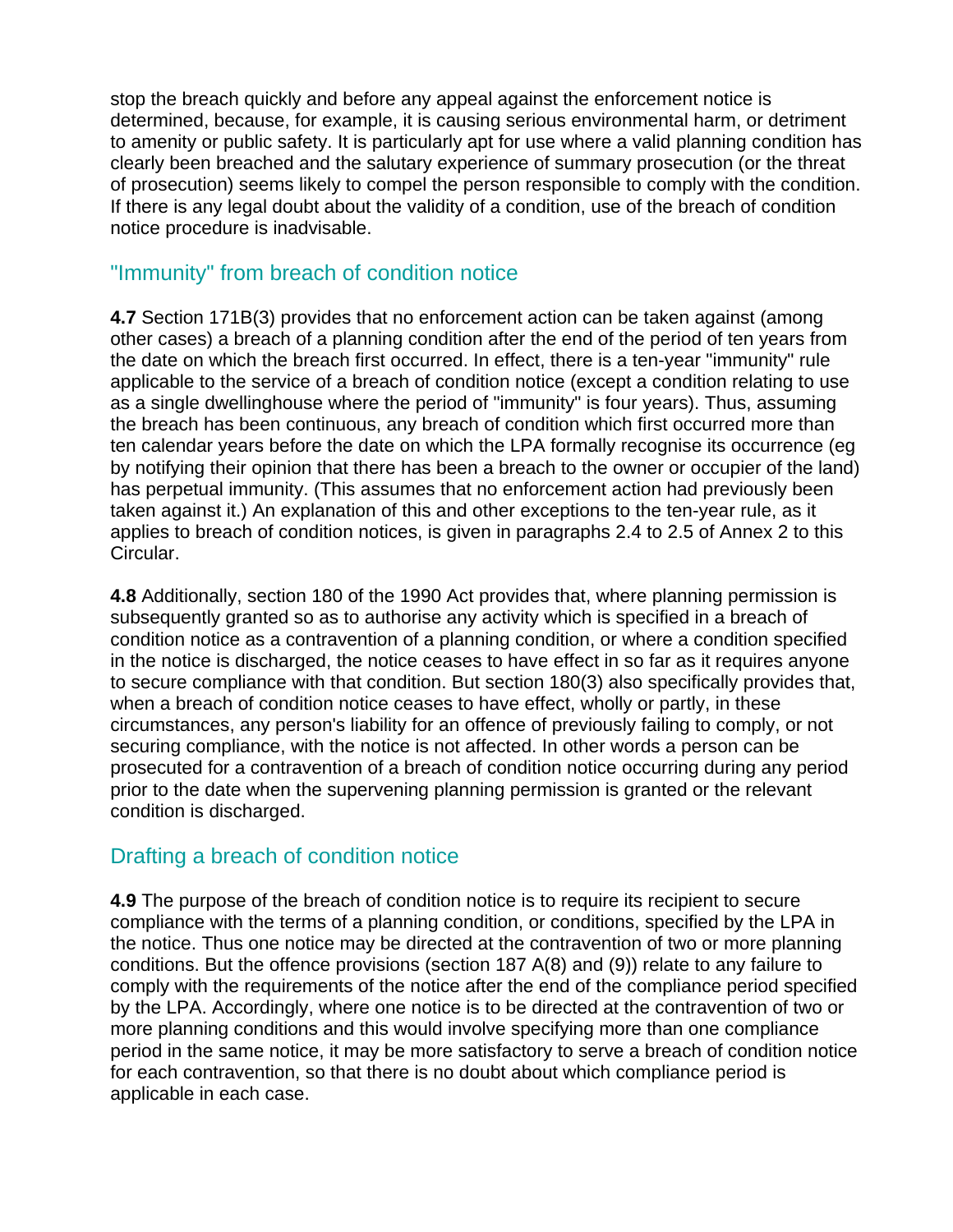**4.10** Section 187 A(5) provides that a breach of condition notice must specify the steps which the LPA consider ought to be taken, or the activities which they consider ought to cease, so as to secure compliance with the conditions specified in the notice. Thus a notice may be -

- mandatory (eg to require a landscaping scheme to be carried out and completed in accordance with the terms of a landscaping condition imposed on a grant of permission); or
- prohibitory (eg requiring a restaurant, or take-away food shop, to stop opening to customers after the closing time specified in a planning condition).

**4.11** A model breach of condition notice is provided in the Appendix to this Annex.

#### Serving a breach of condition notice

**4.12** Section 187 A(2) provides that the person on whom a breach of condition notice may be served is

- (a) any person who is carrying out or has carried out the development; or
- (b) any person having control of the land.

But section 187 A(4) effectively limits the service of a breach of condition notice on any person having control of the land to the case where the contravened condition (or conditions) regulates the use of the land. Thus, for example, where a developer has carried out residential development subject to a condition (among others) that screen walling or garden fencing be erected, and that condition has been contravened but the individual dwellinghouses have been occupied by owners who now control the land comprising the curtilage of each residence, the breach of condition notice cannot be used against them. Because a condition requiring the erection of walls or fences does not regulate the use of land, the breach of condition notice can only be used against the original developer. (This does not mean that enforcement action may only be taken against the person who carried out the development when this type of breach of condition occurs: provided the breach has not gained immunity from an enforcement action, an enforcement notice may still be issued in order to remedy the alleged breach.)

**4.13** By virtue of section 187 A(3), any person on whom the LPA serve a breach of condition notice is defined as "the person responsible". The main effect of this provision is that any recipient of a notice will be in breach of the notice if, after the compliance period, any condition specified in it has not been complied with and the steps specified have not been taken or the activities specified have not ceased (section 187A(8)); and that person will be guilty of an offence (section 187 A(9)). These provisions make it essential for the LPA, at the outset, to consider and decide in each case who is properly to be regarded as the "person responsible" for an alleged breach of a planning condition. Normally, a breach of condition notice should have only one recipient.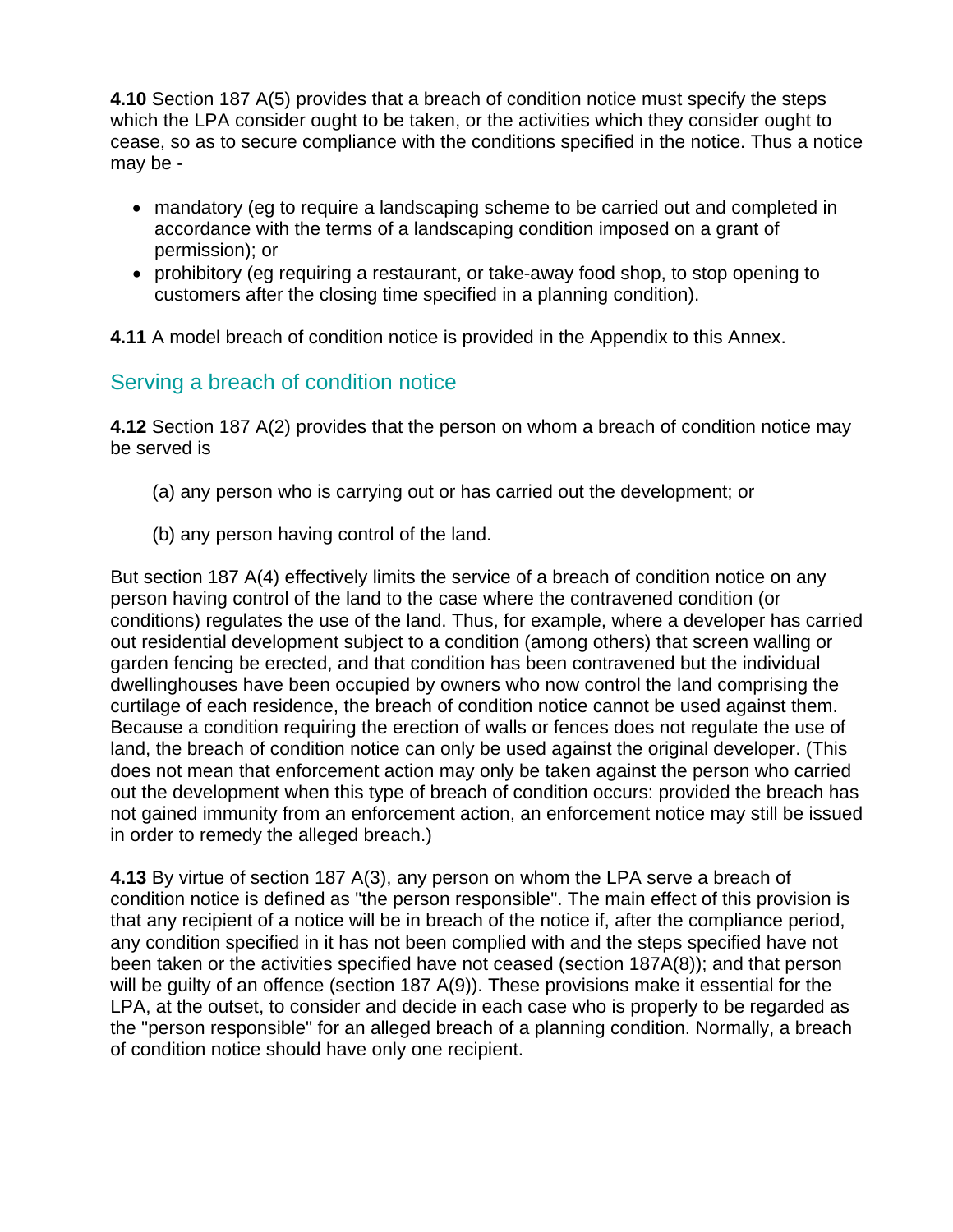### The compliance period

**4.14** The breach of condition notice must specify a compliance period within which the person responsible must comply, or secure compliance, with the condition to which the notice relates. The period allowed for compliance with the notice is

- a period of not less than 28 days beginning with the date of service of the notice; or the initial period of 28 days or more, extended by whatever further period the LPA may
- allow by serving another notice on the person responsible.

LPAs will wish to ensure that the compliance period is commensurate with the requirements of the notice.

#### Withdrawal of the notice

**4.15** Section 187 A(6) provides that the LPA may withdraw a notice by serving notice of withdrawal on the "person responsible". But, by virtue of the "second bite" provisions in section 171B(4) (see Annex 2 paragraph 2.5), the LPA's withdrawal of a notice does not affect their power to serve on the person responsible a further breach of condition notice directed at the conditions specified in the earlier notice, or at any other conditions (provided the breach has not gained "immunity" from enforcement action in the meantime). Withdrawal of a notice may take place at any time, including after expiry of the compliance period.

### Contravention of the notice

**4.16** Sections 187 A(8) and (9) provide that if, following the end of the period allowed for compliance with the notice, the "person responsible"

- has not ensured compliance with all of the conditions specified in the notice; and
- has not ensured that any specified steps have been taken, or any specified activities have ceased, he or she is in breach of the notice and guilty of an offence (section 187  $A(9)$ ).

### Prosecution of offences

**4.17** Summary prosecution can be brought in the Magistrates' Court for the offence of contravening a breach of condition notice. The maximum penalty on conviction is a fine not exceeding "level 3" on the standard scale (currently £1,000). As this offence is triable summarily, the provisions of section 127(1) of the Magistrates' Courts Act 1980 apply. There is a six-month limitation period, running from the time when the offence was committed, within which an information must be laid in the Court. This period runs, not from the date on which the offence was *first* committed, but on a continuing basis, so that only so much of the offence as falls within the six-month period can be charged. If, for example, the breach of the notice occurred over a period of three months, and an information is laid five months after the last day on which that breach occurred, only the third (and last) month of the period of the breach will fall within the limitation period and thus be chargeable. An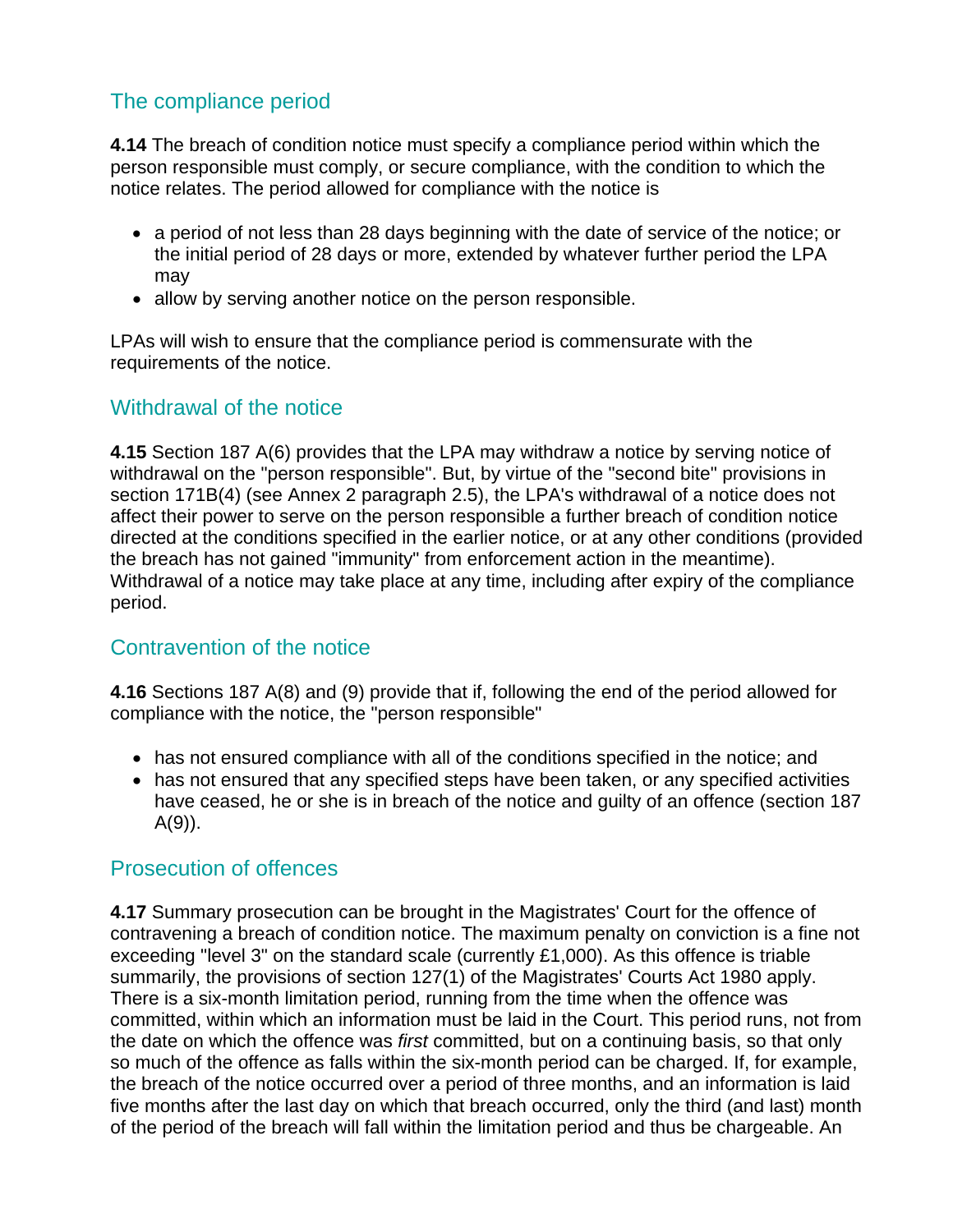information should therefore always be laid as soon as possible. Each offence is, in effect, a single offence to be charged by reference to any day or longer period. A subsequent offence may be charged by reference to a later period.

**4.18** Section 187 A(10) provides that an offence may be charged by reference to any day or longer period of time; and a person may be convicted of a second, or subsequent, offence. These provisions enable further prosecutions to be brought where the person responsible has been prosecuted and fined but still fails to comply with the notice. The prosecution's case must always be proved on the criminal standard of proof, "beyond reasonable doubt".

**4.19** It is a defence against prosecution for a person charged with an offence under section 187 A(9) to prove

- that he took all reasonable measures to secure compliance with the conditions specified in the notice; or
- where the notice was served on him as a person having control of the land, that he no longer had control of it when the notice was served on him, by virtue of section 187  $A(2)(b)$ .

## Challenging the validity of a notice

**4.20** Although there is no right of appeal to the Secretary of State against a breach of condition notice, the validity of the notice, or the validity of the LPA's decision to serve it, may be challenged by application to the High Court for judicial review; but probably not by way of defence to a prosecution brought by an LPA if the notice is valid on its face, by analogy with the judgement of the Court of Appeal (Criminal Division) in R v Wicks [1995] 93 LGR 377. This emphasises the advisability of only using the breach of condition notice where the contravened planning condition is legally valid; satisfies the criteria for the imposition of conditions stated in DOE Circular 11195 (WO 35/95); and has clearly, on the available evidence, been breached. Failure to make certain that the condition in question is both valid and enforceable, before serving a breach of condition notice, may result in protracted litigation, thus negating this procedure's primary purpose of swiftly achieving compliance with planning conditions and limitations. Where the LPA foresee scope for argument about the interpretation, validity or enforceability of a condition, but nevertheless consider it expedient to take enforcement action, the issue of an enforcement notice may be the more appropriate procedure.

#### Entry in the enforcement notice and stop notice register

**4.21** The provisions of section 188(1)(c) of the 1990 Act (as amended by paragraph 30 of Schedule 7 to the 1991 Act) require the LPA to enter details of each breach of condition notice they serve in a register (together with information about enforcement and stop notices). Article 26 of the Town and Country Planning (General Development Procedure) Order 1995 (SI 1995/419) specifies the details which are to be entered in the register in respect of a breach of condition notice. A county planning authority who issue a breach of condition notice are required to supply relevant information about the notice to the district planning authority in whose area the land to which the planning permission relates is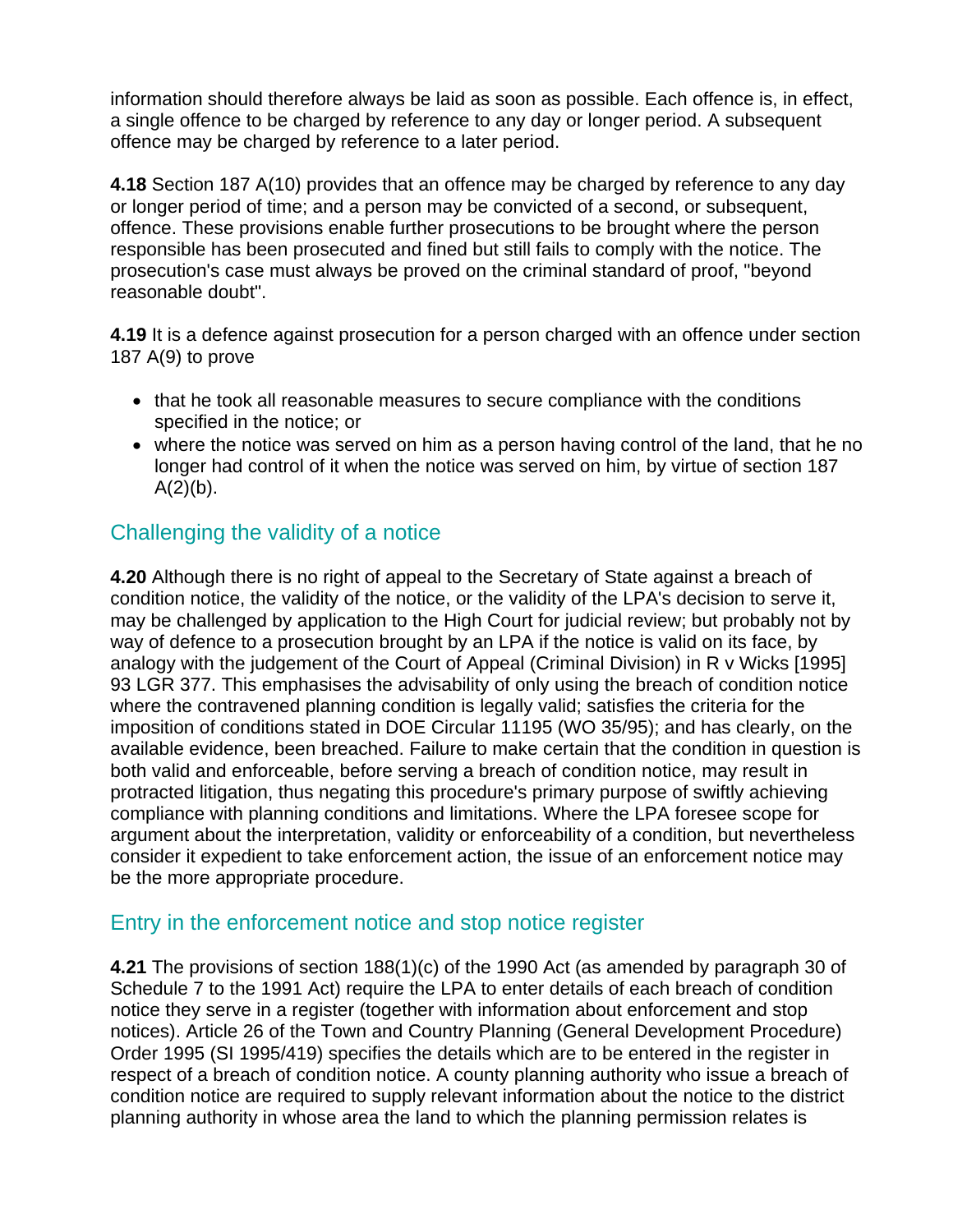situated; and to inform that authority of any withdrawal of a notice or any judgement as to its invalidity.

**4.22** A breach of condition notice is not a legal charge on the land and need not, therefore, be entered in the local Land Charges Register. In practice. the existence of the condition is already recorded in registering the grant of planning permission on which it was imposed. Because the notice is directed at an individual (the "person responsible"), it applies to that person rather than to the land, and cannot be enforced against any other person.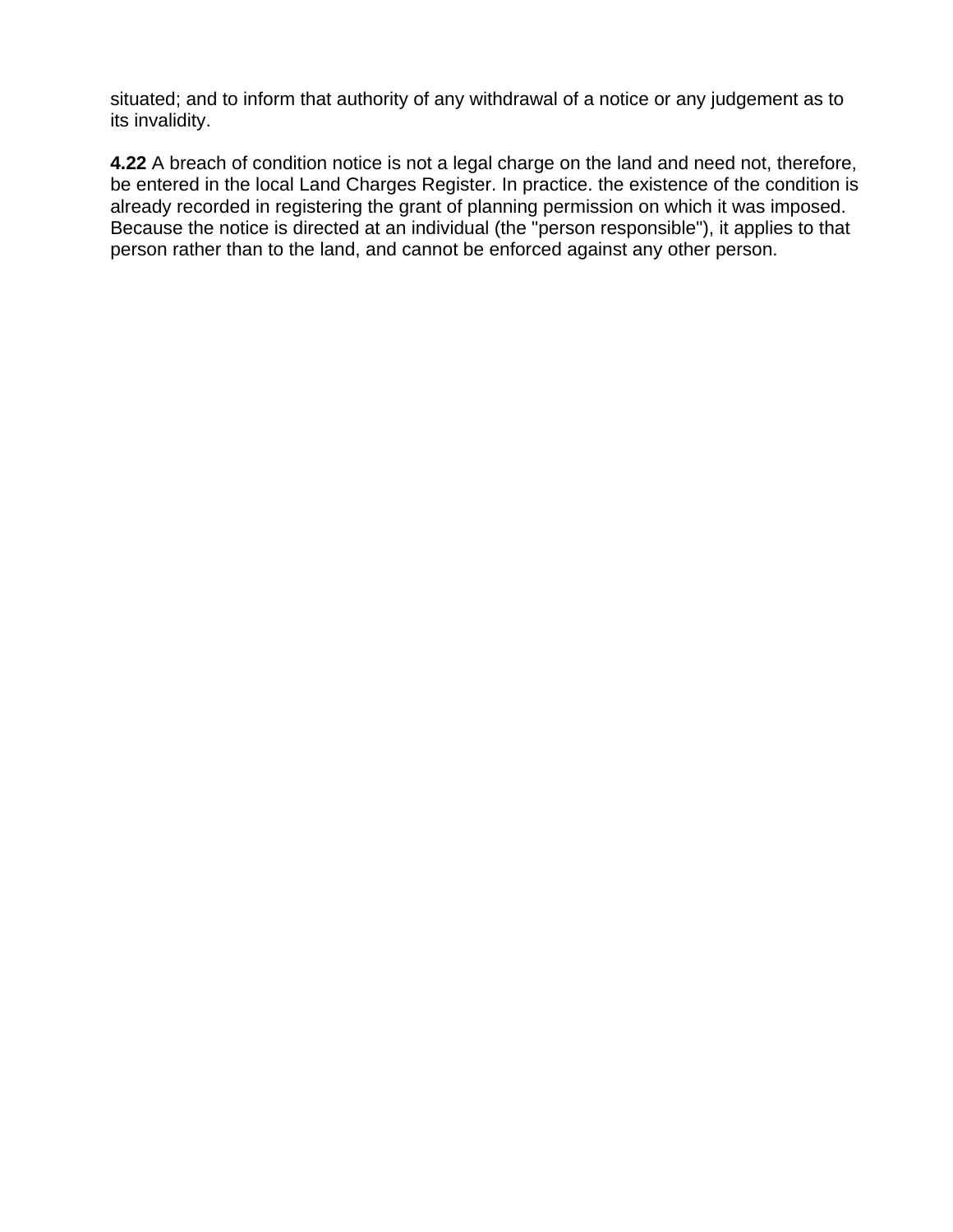# **Appendix to Annex 4**

Model Breach Of Condition Notice

Important - This Communication Affects Your Property

Town And Country Planning Act 1990 (as amended by the Planning and Compensation Act 1991)

Breach Of Condition Notice

Served By:. [name of Council] To: [name[s] of person[s] responsible for the alleged breach of condition]

**1. This Notice** is served by the Council, under section 187A of the above Act, because they consider that [*a condition*] [*conditions*] imposed on a grant of planning permission, relating to the land described in paragraph 2 below, [*has*] [*have*] not been complied with. The Council consider that you should be required to [*comply*] [*secure compliance*] with the condition[s] specified in this notice. The Annex at the end of this notice contains important additional information.

# 2. The Land To Which The Notice Relates

Land at [*address of land*], shown edged red on the attached plan.

# 3. The Relevant Planning Permission

The relevant planning permission to which this notice relates is the permission granted by the Council on [*date of issue of permission*] for [*description of development*] Ref [*Council's reference number*].

# 4. The Breach Of Condition

The following condition[s] [*has*][*have*] not been complied with:

(1) (2) [*State the terms of each condition which has not been complied with*.] (3)

# 5. What You Are Required To Do

As the person responsible for the breach[es] of condition[s] specified in paragraph 4 of this notice, you are required to [*comply*][*secure compliance*] with the stated condition[s] by taking the following steps:

- (1) *[State clearly the steps to he taken in order to*
- (2) *to secure compliance with the condition[s] in*